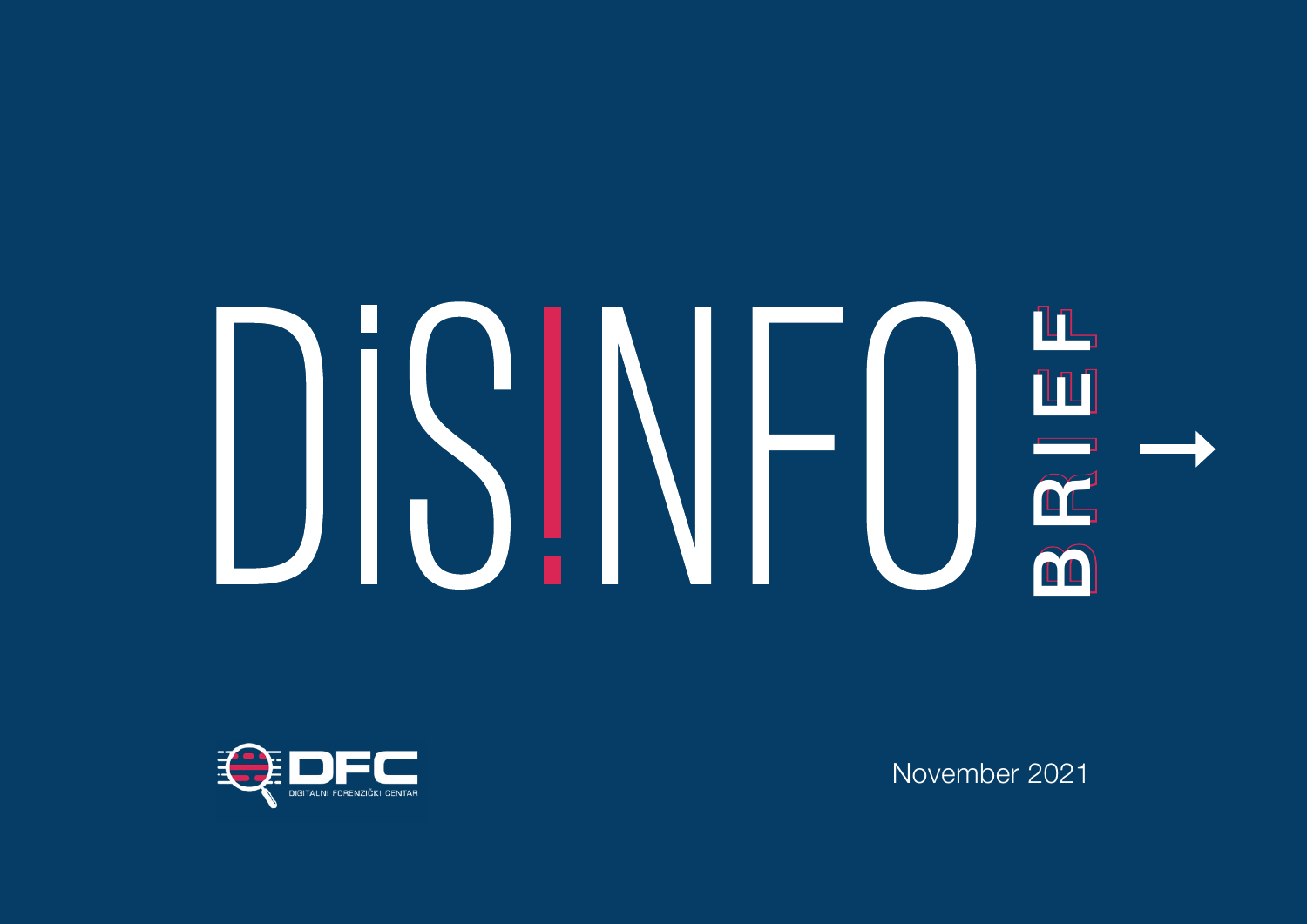

# ONLINE ANTIBODIES OF PRIME MINISTER KRIVOKAPIC



# DFC ANALYSIS DFC ANALYSIS

In the last three months, several associated pages have appeared on the social networks Facebook and Instagram, which continuously promote and support Prime Minister Zdravko Krivokapic, some members of his government, Marko Milacic, and the Serbian Orthodox Church (SOC), while targeting other political entities. When it comes to negative announcements, frequently targeted are members of the DF, DPS, SDP, Deputy Prime Minister Dritan Abazovic, Interior Minister Sergej Sekulovic, and Director of the Police Administration Zoran Brdjanin, Montenegrin Orthodox Church (MOC), i.e. individuals and parties with whom the Prime Minister is often in political conflict.

DFC [anali](https://dfcme.me/onlajn-antitijela-premijera-krivokapica/)sys clearly indicates that these pages share content that is either identical or overlaps in the narratives that are

placed, while the accounts that follow and share content from these pages are most often fake accounts and trolls.

*Prof War Room* is one of the pages that openly promotes Zdravko Krivokapic and the work of individual ministers. The page was created on October 15, 2021, and has 772 followers. The creators of the page described themselves as a group of citizens, true patriots who voluntarily decided to defend the one whom they consider the embodiment of change and all the good that is yet to come in Montenegro. On November 5, this page published disinformation that Joe Biden invited only Montenegro from the region to the summit on democracy. This is disinformation because, in addition to Montenegro, countries from the region were also invited to the summit: Croatia, Albania, and Northern Macedonia.

# ANTI-TROLLS AND DEFAMATION LAW

DFC INFO **INI**<br>DC The Australian government has announced a law on the fight against defamation, harassment, and trolls on the Internet, which will enable the filing of a lawsuit for controversial content, while social networks will be responsible for collecting data on anonymous users who publish such content. Although this is good news for victims of such malicious activities, critics say the law does not go far enough and measures can be easily circumvented.



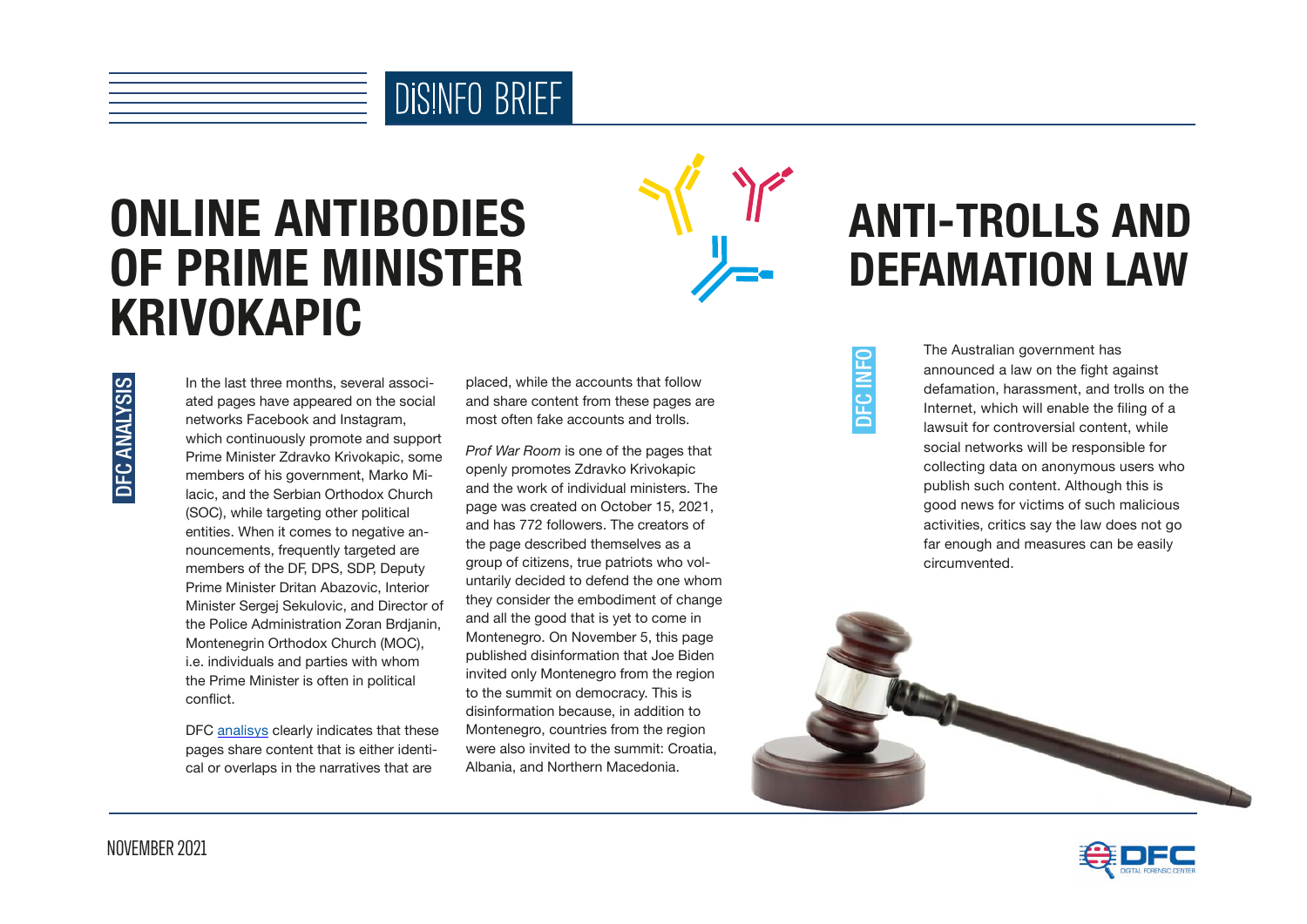

#### MONTENEGRO AND SLOVENIA DO NOT HAVE THE SAME COVID-19 DEATH RATE

**DISINFORMATION** DISINFORMATION After Montenegrin Prime Minister Zdravko Krivokapic said at a press conference on November 11 that Montenegro and Slovenia have an approximate death rate from the effects of the coronavirus, Marija Backovic, a Ph.D. and researcher at the Pasteur Institute in Paris, denied it. Backovic [published](https://twitter.com/marija_backovic/status/1458792509614833664?s=21) on her Twitter account a chart proving that the death rate from coronavirus is not the same in these two countries. Backovic also [described](https://twitter.com/marija_backovic/status/1457633223706619906) the statement of the Sputnik vaccine creator that 300 units of antibodies are needed to protect against the delta variant of the coronavirus as problematic.

# FAKE ACCOUNTS AS INFORMATION SOURCE

Regional media reported that the Metropolitan of the Montenegrin Orthodox Church (MOC) Mihailo Dedeic married a gay couple in Montenegro. As proof that the information was true, they published a post and a photo from the Facebook account, falsely presented as the account of Metropolitan of the MOC Mihailo Dedeic. The media did not hesitate to publish this article in an attempt to discredit the MOC and the Metropolitan, without previously checking The Minister of Family Welfare<br>
CONSPIRACY THEORY<br>
CONSPIRACY THEORY<br>
CONSPIRACY THEORY<br>
CONSPIRACY THEORY<br>
CONSPIRACY THEORY<br>
CONSPIRACY THEORY<br>
CONSPIRACY THEORY<br>
CONSPIRACY THEORY<br>
CONSPIRACY THEORY<br>
CONSPIRACY THEORY<br>

the information and revealing it came from a fake profile. This fake news spread on several regional portals and caused as many as 12,290 interactions on Facebook. The news was also published in Facebook groups: *LOŠI Glumci, Zadružni konj, SNS – MOJA STRANKA, Пиши се именом својих предака – попис, Шекулар, Баштина Срба – Baština Srba, Velika – selo ispod Čakora, За ИСТИНУ, ПРАВДУ и СЛОБОДУ: РАВНА ГОРА – ПОКС, Regija Doboj vijesti*.

#### SERBIAN MINISTER SPREADS CONSPIRACY THEORIES

The Minister of Family Welfare and Demography in the Government of Serbia, Ratko Dmitrovic, posted a conspiracy theory about the coronavirus on his Twitter account, allegedly reminding that there is a document of the British intelligence service stating that the coronavirus was made in a laboratory to kill 10 million people worldwide. Although various conspiracy theories about the coronavirus appear almost daily, it is especially dangerous when something like this comes from a minister.



NOVEMBER 2021